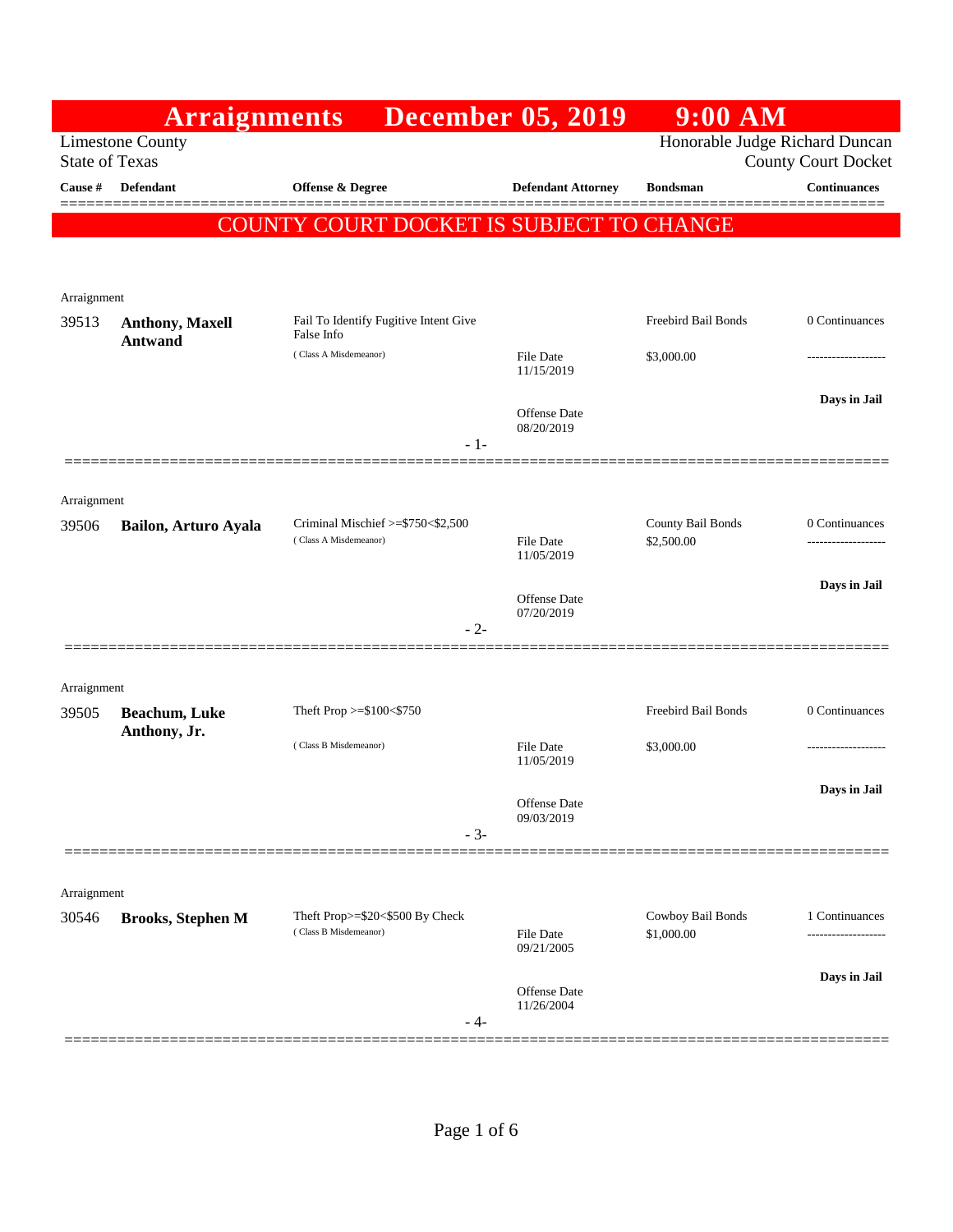|                       | <b>Arraignments</b>                      |                                                   | <b>December 05, 2019</b>          | 9:00 AM                  |                     |
|-----------------------|------------------------------------------|---------------------------------------------------|-----------------------------------|--------------------------|---------------------|
| <b>State of Texas</b> | <b>Limestone County</b>                  | Honorable Judge Richard Duncan                    | <b>County Court Docket</b>        |                          |                     |
| <b>Cause #</b>        | <b>Defendant</b>                         | <b>Offense &amp; Degree</b>                       | <b>Defendant Attorney</b>         | <b>Bondsman</b>          | <b>Continuances</b> |
|                       |                                          | COUNTY COURT DOCKET IS SUBJECT TO CHANGE          |                                   |                          | ======              |
|                       |                                          |                                                   |                                   |                          |                     |
|                       |                                          |                                                   |                                   |                          |                     |
| Arraignment<br>31788  | <b>Brooks, Stephen M</b>                 | Theft Prop>=\$20<\$500 By Check                   |                                   | Cowboy Bail Bonds        | 1 Continuances      |
|                       |                                          | (Class B Misdemeanor)                             | File Date<br>10/11/2006           | \$1,000.00               | ------------------- |
|                       |                                          |                                                   | Offense Date<br>11/26/2004        |                          | Days in Jail        |
|                       |                                          | $-5-$                                             |                                   |                          |                     |
|                       |                                          |                                                   |                                   |                          |                     |
| Arraignment<br>39124  | Busby, Robert O.                         | Theft Prop >=\$100<\$750                          |                                   | <b>Budget Bail Bonds</b> | 0 Continuances      |
|                       |                                          | (Class B Misdemeanor)                             | <b>File Date</b><br>10/23/2018    | \$1,000.00               |                     |
|                       |                                          |                                                   | Offense Date                      |                          | Days in Jail        |
|                       |                                          | $-6-$                                             | 11/14/2017                        |                          |                     |
|                       |                                          |                                                   |                                   |                          |                     |
| Arraignment           |                                          |                                                   |                                   |                          |                     |
| 39515                 | <b>Esquivel</b> , Juan<br><b>Antonio</b> | Driving W/Lic Inv W/Prev<br>Conv/Susp/W/O Fin Res |                                   | County Bail Bonds        | 0 Continuances      |
|                       |                                          | (Class B Misdemeanor)                             | File Date<br>11/15/2019           | \$2,000.00               |                     |
|                       |                                          |                                                   |                                   |                          | Days in Jail        |
|                       |                                          | $-7-$                                             | <b>Offense</b> Date<br>10/03/2019 |                          |                     |
|                       |                                          |                                                   |                                   |                          |                     |
| Arraignment           |                                          |                                                   |                                   |                          |                     |
| 39500                 | <b>Glenn, Ashton Jeron</b>               | Fail To Identify Giving False/Ficitious<br>Info   |                                   | Freebird Bail Bonds      | 0 Continuances      |
|                       |                                          | (Class B Misdemeanor)                             | File Date<br>10/31/2019           | \$2,000.00               |                     |
|                       |                                          |                                                   | Offense Date                      |                          | Days in Jail        |
|                       |                                          | $-8-$                                             | 09/20/2019                        |                          |                     |
|                       |                                          |                                                   |                                   |                          |                     |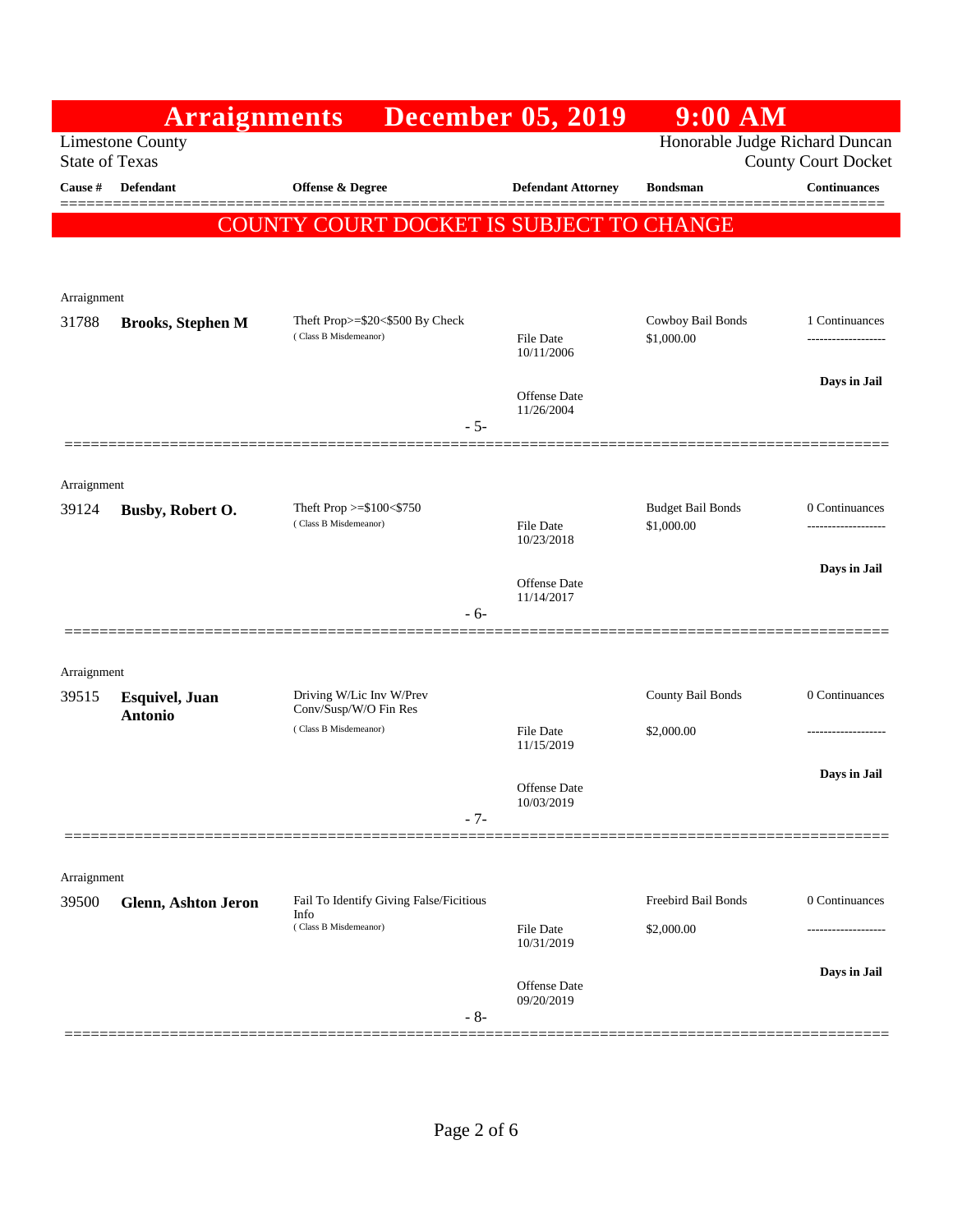|                       | <b>Arraignments</b>          |                                                | <b>December 05, 2019</b>          | $9:00$ AM                         |                            |
|-----------------------|------------------------------|------------------------------------------------|-----------------------------------|-----------------------------------|----------------------------|
| <b>State of Texas</b> | <b>Limestone County</b>      |                                                |                                   | Honorable Judge Richard Duncan    | <b>County Court Docket</b> |
| <b>Cause #</b>        | Defendant                    | <b>Offense &amp; Degree</b>                    | <b>Defendant Attorney</b>         | <b>Bondsman</b>                   | <b>Continuances</b>        |
|                       |                              | COUNTY COURT DOCKET IS SUBJECT TO CHANGE       |                                   |                                   |                            |
|                       |                              |                                                |                                   |                                   |                            |
| Arraignment           |                              |                                                |                                   |                                   |                            |
| 38896                 | <b>Glover, Shea Michelle</b> | Poss Dangerous Drug<br>(Class A Misdemeanor)   | <b>File Date</b>                  | Freebird Bail Bonds<br>\$2,000.00 | 0 Continuances<br>         |
|                       |                              |                                                | 04/24/2018                        |                                   |                            |
|                       |                              |                                                | <b>Offense Date</b><br>03/26/2018 |                                   | Days in Jail               |
|                       |                              | $-9-$                                          |                                   |                                   |                            |
|                       |                              |                                                |                                   |                                   |                            |
| Arraignment<br>39514  | Hall, Lonnie James,          | Driving W/Lic Inv W/Prev                       |                                   | Personal Bond                     | 0 Continuances             |
|                       | Jr.                          | Conv/Susp/W/O Fin Res<br>(Class B Misdemeanor) | File Date                         | \$2,000.00                        | -------------              |
|                       |                              |                                                | 11/15/2019                        |                                   |                            |
|                       |                              |                                                | <b>Offense</b> Date<br>10/22/2019 |                                   | Days in Jail               |
|                       |                              | $-10-$                                         |                                   |                                   |                            |
|                       |                              |                                                |                                   |                                   |                            |
| Arraignment<br>39498  | Jennings, Edward             | <b>Assault Causes Bodily Injury Family</b>     |                                   | Freebird Bail Bonds               | 0 Continuances             |
|                       | <b>Dylan</b>                 | Member<br>(Class A Misdemeanor)                | <b>File Date</b>                  | \$3,000.00                        | --------------             |
|                       |                              |                                                | 10/31/2019                        |                                   |                            |
|                       |                              |                                                | Offense Date<br>07/09/2019        |                                   | Days in Jail               |
|                       |                              | $-11-$                                         |                                   |                                   |                            |
| Arraignment           |                              |                                                |                                   |                                   |                            |
| 39502                 | <b>Kinney, Kenneth</b>       | Assault Causes Bodily Injury Family            | Justin Reed                       | Reed, Justin                      | 0 Continuances             |
|                       | Dewayne, Jr.                 | Member<br>(Class A Misdemeanor)                | File Date                         | \$15,000.00                       |                            |
|                       |                              |                                                | 11/05/2019                        |                                   | Days in Jail               |
|                       |                              |                                                | Offense Date<br>04/02/2019        |                                   |                            |
|                       |                              | $-12-$                                         |                                   |                                   |                            |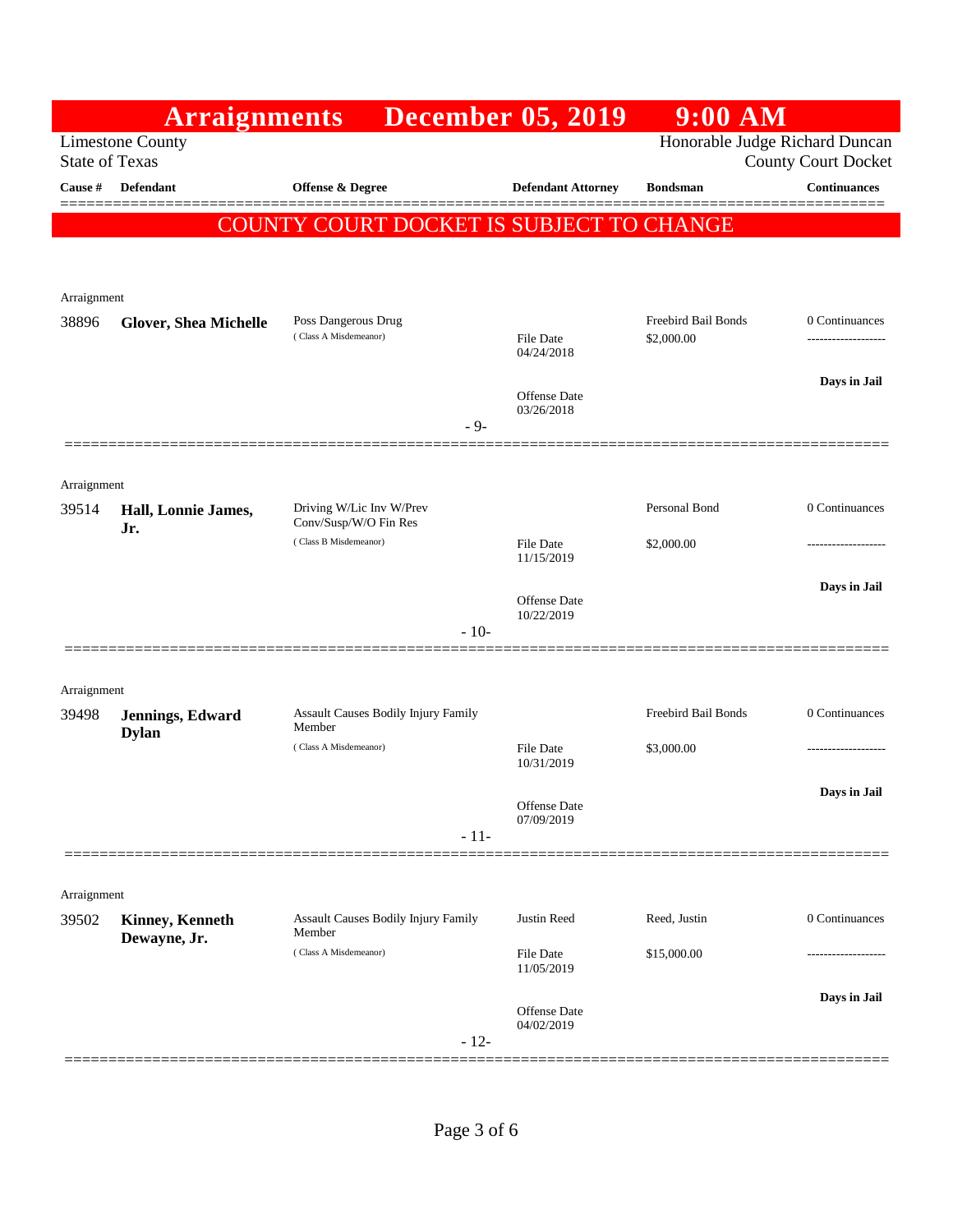|                      | <b>Arraignments</b>                              |                                                   | <b>December 05, 2019</b>       | 9:00 AM                        |                            |
|----------------------|--------------------------------------------------|---------------------------------------------------|--------------------------------|--------------------------------|----------------------------|
|                      | <b>Limestone County</b><br><b>State of Texas</b> |                                                   |                                | Honorable Judge Richard Duncan | <b>County Court Docket</b> |
| Cause #              | <b>Defendant</b>                                 | <b>Offense &amp; Degree</b>                       | <b>Defendant Attorney</b>      | <b>Bondsman</b>                | <b>Continuances</b>        |
|                      |                                                  |                                                   |                                |                                |                            |
|                      |                                                  | COUNTY COURT DOCKET IS SUBJECT TO CHANGE          |                                |                                |                            |
|                      |                                                  |                                                   |                                |                                |                            |
| Arraignment          |                                                  |                                                   |                                |                                |                            |
| 39503                | <b>Kinney, Kenneth</b><br>Dewayne, Jr.           | False Report To Police Off/Sp Inv/Law<br>Enf Empl |                                | <b>Freebird Bail Bonds</b>     | 0 Continuances             |
|                      |                                                  | (Class B Misdemeanor)                             | <b>File Date</b><br>11/05/2019 | \$1,000.00                     |                            |
|                      |                                                  |                                                   |                                |                                | Days in Jail               |
|                      |                                                  |                                                   | Offense Date<br>05/17/2019     |                                |                            |
|                      |                                                  | $-13-$                                            |                                |                                |                            |
|                      |                                                  |                                                   |                                |                                |                            |
| Arraignment<br>39495 | Mack, Alton Maurice,                             | Criminal Mischief >=\$100<\$750                   |                                | County Bail Bonds              | 0 Continuances             |
|                      | Jr.                                              | (Class B Misdemeanor; Class B Misdemeanor)        | <b>File Date</b>               | \$1,000.00                     |                            |
|                      |                                                  |                                                   | 10/31/2019                     |                                |                            |
|                      |                                                  |                                                   | <b>Offense Date</b>            |                                | Days in Jail               |
|                      |                                                  | $-14-$                                            | 10/05/2019                     |                                |                            |
|                      |                                                  |                                                   |                                |                                |                            |
| Arraignment          |                                                  |                                                   |                                |                                |                            |
| 39496                | Mack, Alton Maurice,<br>Jr.                      | Harassment                                        |                                | County Bail Bonds              | 0 Continuances             |
|                      |                                                  | (Class B Misdemeanor)                             | File Date                      | \$1,000.00                     |                            |
|                      |                                                  |                                                   | 10/31/2019                     |                                |                            |
|                      |                                                  |                                                   | Offense Date<br>10/04/2019     |                                | Days in Jail               |
|                      |                                                  | $-15-$                                            |                                |                                |                            |
|                      |                                                  |                                                   |                                |                                |                            |
| Arraignment          |                                                  |                                                   |                                |                                |                            |
| 39462                | Martinez, Jose<br>Arnaldo, Jr.                   | Theft Prop >=\$100<\$750                          |                                | Bail America Bail Bonds        | 0 Continuances             |
|                      |                                                  | (Class B Misdemeanor)                             | <b>File Date</b><br>09/09/2019 | \$1,000.00                     |                            |
|                      |                                                  |                                                   |                                |                                | Days in Jail               |
|                      |                                                  |                                                   | Offense Date<br>08/26/2019     |                                |                            |
|                      |                                                  | $-16-$                                            |                                |                                |                            |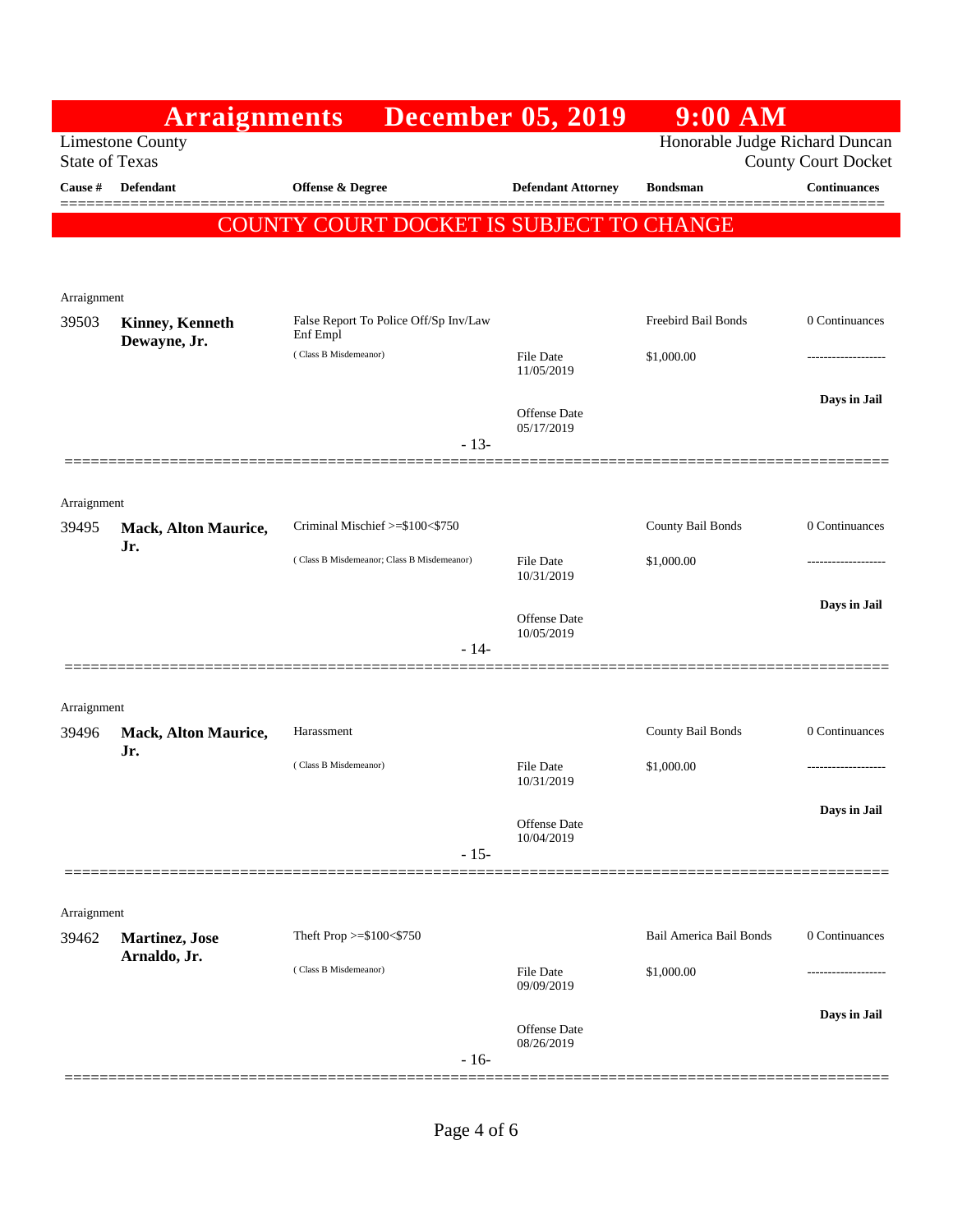|                       | <b>Arraignments</b>        |                                                                | <b>December 05, 2019</b>                           | $9:00$ AM                      |                     |
|-----------------------|----------------------------|----------------------------------------------------------------|----------------------------------------------------|--------------------------------|---------------------|
| <b>State of Texas</b> | <b>Limestone County</b>    | Honorable Judge Richard Duncan<br><b>County Court Docket</b>   |                                                    |                                |                     |
| Cause #               | Defendant                  | Offense & Degree                                               | <b>Defendant Attorney</b>                          | <b>Bondsman</b>                | <b>Continuances</b> |
|                       |                            | COUNTY COURT DOCKET IS SUBJECT TO CHANGE                       |                                                    |                                |                     |
|                       |                            |                                                                |                                                    |                                |                     |
| Arraignment           |                            |                                                                |                                                    |                                |                     |
| 39497                 | Martinez-Jiminez,          | Driving While Intoxicated 2nd                                  |                                                    | County Bail Bonds              | 0 Continuances      |
|                       | <b>Jose Candelario</b>     | (Class A Misdemeanor)                                          | File Date<br>10/31/2019                            | \$3,000.00                     | ---------------     |
|                       |                            | $-17-$                                                         | <b>Offense</b> Date<br>10/05/2019                  |                                | Days in Jail        |
|                       |                            |                                                                |                                                    |                                |                     |
| Arraignment           |                            |                                                                |                                                    |                                |                     |
| 39501                 | Perez, Dylan Ray           | Assault Causes Bodily Injury Family<br>Member                  |                                                    | Freebird Bail Bonds            | 0 Continuances      |
|                       |                            | (Class A Misdemeanor)                                          | <b>File Date</b><br>11/01/2019                     | \$3,000.00                     | -----------------   |
|                       |                            |                                                                | <b>Offense</b> Date                                |                                | Days in Jail        |
|                       |                            | $-18-$                                                         | 05/17/2019                                         |                                |                     |
|                       |                            |                                                                |                                                    |                                |                     |
| Appeal Hearing        |                            |                                                                |                                                    |                                |                     |
| 39518                 | <b>Sexton, Kestler Ray</b> | Driving While License Invalid<br>(Class C Misdemeanor)         | Reed, Stephen M.<br><b>File Date</b><br>11/21/2019 | Reed, Stephen M.<br>\$280.00   | 0 Continuances      |
|                       |                            |                                                                |                                                    |                                | Days in Jail        |
|                       |                            | $-19-$                                                         | Offense Date<br>07/01/2019                         |                                |                     |
|                       |                            |                                                                |                                                    |                                |                     |
| Appeal Hearing        |                            |                                                                |                                                    |                                |                     |
| 39519                 | <b>Sexton, Kestler Ray</b> | Purchasing Alcohlic Beverage By Minor<br>(Class C Misdemeanor) | Reed, Stephen M.<br><b>File Date</b><br>11/21/2019 | Reed, Stephen M.<br>\$1,000.00 | 0 Continuances<br>. |
|                       |                            |                                                                | Offense Date<br>07/01/2019                         |                                | Days in Jail        |
|                       |                            | $-20-$                                                         |                                                    |                                |                     |